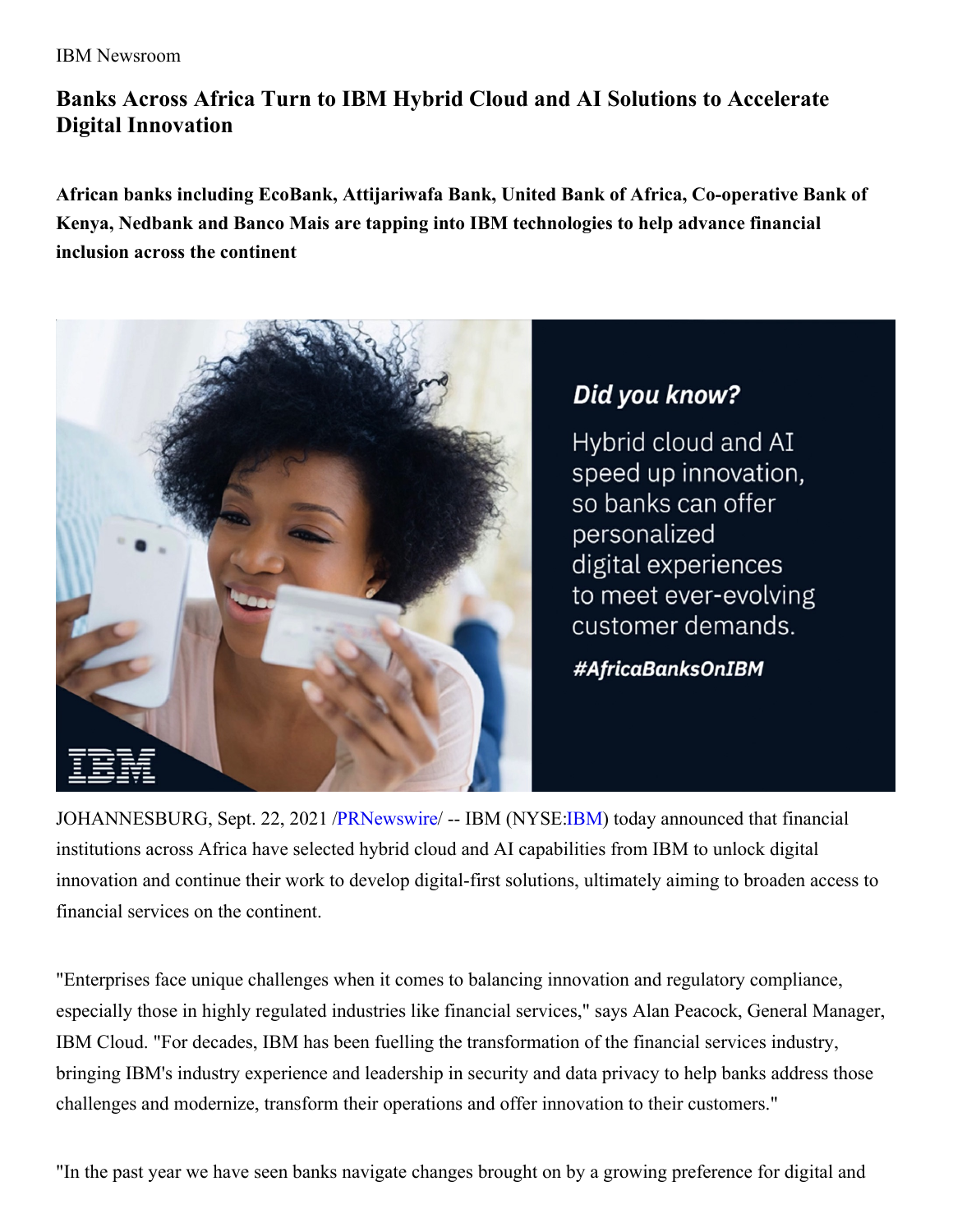mobile solutions, increasing smartphone penetration and the demand for convenience, innovation, and simplicity from today's modern consumer," says Angela Kyerematen-Jimoh, Regional, General Manager for IBM North, East and West Africa. "As banks across the continent take advantage of the opportunity to provide digital financial services which can boost financial inclusion, IBM is working with Africa's financial groups to deliver intelligent, cloud-based, digital-first innovation through IBM's hybrid cloud and AI capabilities."

**Ecobank**, the pan-African banking conglomerate with banking operations in 33 African countries, has adopted a hybrid cloud approach to extend its reach to millions across Africa. Using IBM Cloud, Ecobank migrated their flagship mobile banking application to leverage the on-demand capacity of resources that can support sudden spikes in traffic on its mobile banking services. Ecobank also has access to other IBM cloud services that can be used to develop more innovative, digital-first solutions to enhance their own client experience.

With over 12 million customers on its flagship mobile application, Ecobank is on an accelerated digital banking transformation journey and is set out to expand its digital offerings and grow the 30 million digital transactions it already processes on its platforms. As part of this journey, the Pan-African banking conglomerate has built scalable business solutions which allow for ease of integration with third-party providers using their open digital banking platform for a growing customer base.

**Attijariwafa bank**, the Pan African Banking and Financial Group, has adopted IBM hybrid cloud solutions to help advance the digitisation of its banking operations, and more quickly bring new digital services to its customers, all in a security-rich and flexible environment. Using IBM Cloud Paks that are built on Red Hat OpenShift, the bank can streamline and integrate front-and back-office processes to modernise business and IT operations.

By deploying IBM Cloud Paks, Attijariwafa bank aims to modernise and manage its core banking applications like its corporate banking application, in a secured, integrated and scalable environment. This can create richer and simpler customer interactions while helping decrease the time to bring new offerings to market. It can also enable the banks' employees to focus their effort and time on serving their customers better.

This collaboration with IBM supports the digital transformation strategy of the bank and is designed to facilitate a full modernisation of the bank's operations in an open, hybrid cloud environment.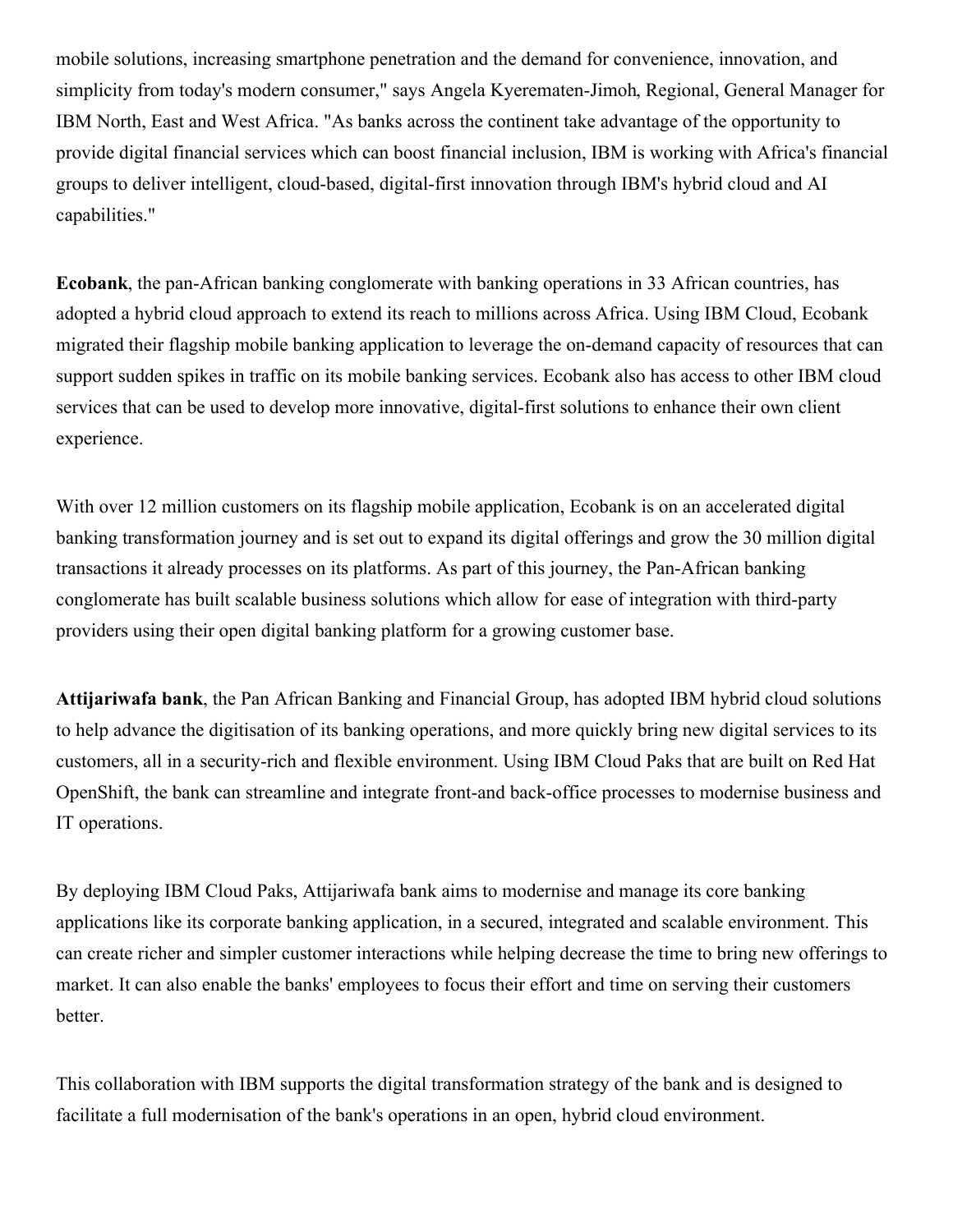**United Bank for Africa Plc (UBA),** Africa's global bank operating in 23 countries and with headquarters in Nigeria, has set a goal to grow its transaction volume significantly over the next few years and to deepen retail market penetration. To achieve this, they would be required to attract the unbanked, acquire new customers through digital banking and retain existing customers by adopting a "No Transaction Must Fail (NTMF)" initiative.

Using IBM POWER9-based servers, Flash system storage and IBM PowerVC (Power system virtualization & cloud management), UBA set up a scalable, private cloud environment that is designed to be cost-effective as the bank takes its first step towards embracing a hybrid cloud model.

Customers' needs are evolving as they seek banking services across channels and expect personalization. **Cooperative Bank of Kenya** turned to IBM to modernize their core banking platform and reach their customers on different channels including mobile and online while offering customized services driven by insights. For this, they required a technology that would also empower their employees who work across teams to simplify processes and optimize customer data, while also achieving goals like reducing infrastructure and maintenance costs. With IBM Power and FlashStorage solutions, they now have an infrastructure designed to improve insights on customer data, speed query resolutions and time-to-market on new services across channels – all backed by highly available, scalable, cloud-and AI-ready technology.

**Banco Mais**, a bank in Mozambique, turned to IBM to help streamline its business processes and reduce turnaround times for customer-facing services. In the face of a growing competitive market locally, Banco Mais aimed to develop financial service products faster to retain and gain market share. Banco Mais implemented IBM Business Process Manager on Cloud service and was able to start projects faster and deploy process application solutions without the need to build the IT infrastructure. By turning to this IBM Cloud solution, they developed, tested, ran and monitored their business processes at a fraction of the time it would otherwise have taken. As a result, Banco Mais reports that they reduced turnaround time for loans by 60% and decreased the time it took to implement services that took 3 to 4 months by 85% to improve customer experiences.

Pan-African bank **Nedbank** aims to deliver superior digital experiences to its customers. To achieve this, the bank is modernizing its core banking applications with a hybrid cloud strategy and has turned to IBM to help bring digital products and services to market. To take advantage of the flexibility and agility offered by modern cloud technologies on this digitalization journey, Nedbank explored a hybrid, multicloud approach, using the IBM Garage methodology to implement IBM Cloud Pak for Integration in order to integrate legacy systems. Through IBM Garage, the bank was able to deep dive and explore fresh solutions and in a matter of weeks achieved what would have taken them months. This has enabled Nedbank to shift their legacy